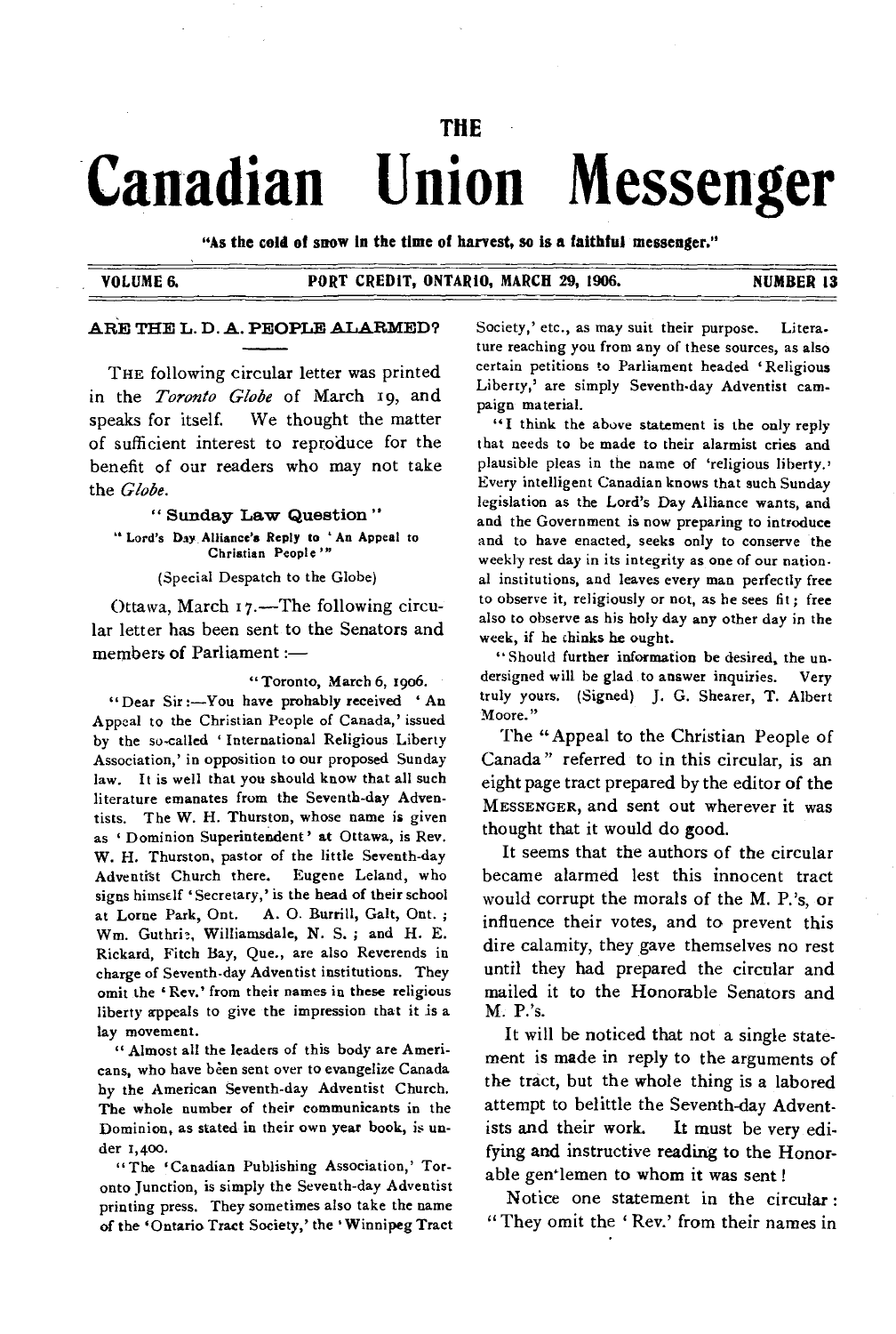these religious liberty appeals to give the impression that it is a lay movement."

Now that is a heavy argument, isn't it ? Certainly it ought to influence the vote of every M. P. who reads it ! We are ministers of the gospel, and do not sign Rev. to our names ! What a lot of abominable hypocrites we are, to be sure !

Let me tell you, my friends, that the four men mentioned in that circular have some of them been preaching the gospel for more than twenty years ; but not once in all those years has any any one of them ever written " Rev." before his name on any occasion whatever; and the reason is that they have more respect for the Almighty than to assume a title which belongs to him alone.

Since the writers of the circular attributed a sinister motive to us for omitting the " Rev." from our names, it may be interesting to ask why they omitted the " Rev." from their names in this circular ?

Those who resort to arguments (?) of such a character, acknowledge that they are hard pressed. And the haste with which the circular was prepared and sent out, even before we had sent out our tract, and when we had no intention of sending it to the Honorable Senators and M. P.'s, shows that they were exceedingly alarmed. And if they considered that the tract might influence the minds of the Honorable Senators and M. P.'s, surely we ought to think so too ; and for that reason we have prepared the following letter to these Honorable gentlemen, and sent it to them along with a copy of the tract, trusting that the Spirit of God may set home to their hearts some of the truths therein contained, and that they may be influenced to cast their votes on the side of Religious Liberty.

" Dear Sir,—Under date of March 6, the enclosed circular letter, copied from the *Toronto Globe* of March 19, was addressed to yourself by two gentlemen whose names appear on the circular. This letter purports to be a reply to an eight page leaflet sent out by the International Religious Liberty Association to the Clergy of Canada, but not to the members of Parliament, as the writers of the circular imagined had been done. It was sent out for the purpose cf showing the evil results of religious legislation, referring especially to the Sunday Bill now pending in Parliament.

The writers of the circular, fearing that their Sunday Bill would be in danger if the Honorable Senators and Members of Parliament should read the leaflet, hastily sent out their circular to you for the purpose, if possible, of counteracting the influence of the leaflet.

"You will observe that the authors of the circular make no attempt to answer the arguments of the leaflet contenting themselvc s with indulging in personalities.

Believing that Honorable Senators and Members of Parliament would appreciate Principles rather than personalities, ve herewith enclose a copy of the leaflet, trusting that you will be able to -pare the time for its consideration before the final vote is taken on the Sunday Bill. Very respectfully yours, (Signed) Eugene Leland."

#### **FROM THE FIELD**

MONTREAL, MAR. 13, 1906. TO THE MESSENGER,-

One year has passed since our arrival in Montreal, bringing with it the trials and difficuliies of labor, and also the sweet rest and blessings of the Lord. We have never regretted coming to this needy field.

The work has been moving along slowly. We have learned that this work does not advance by leaps and bounds, but gradually, and through persistent, continuous effort. And so we trust in the Author of progress.

The church fund is still growing. The entire amount of cash received up to date is something over four hundred dol'ars, besides unpaid pledges which would raise the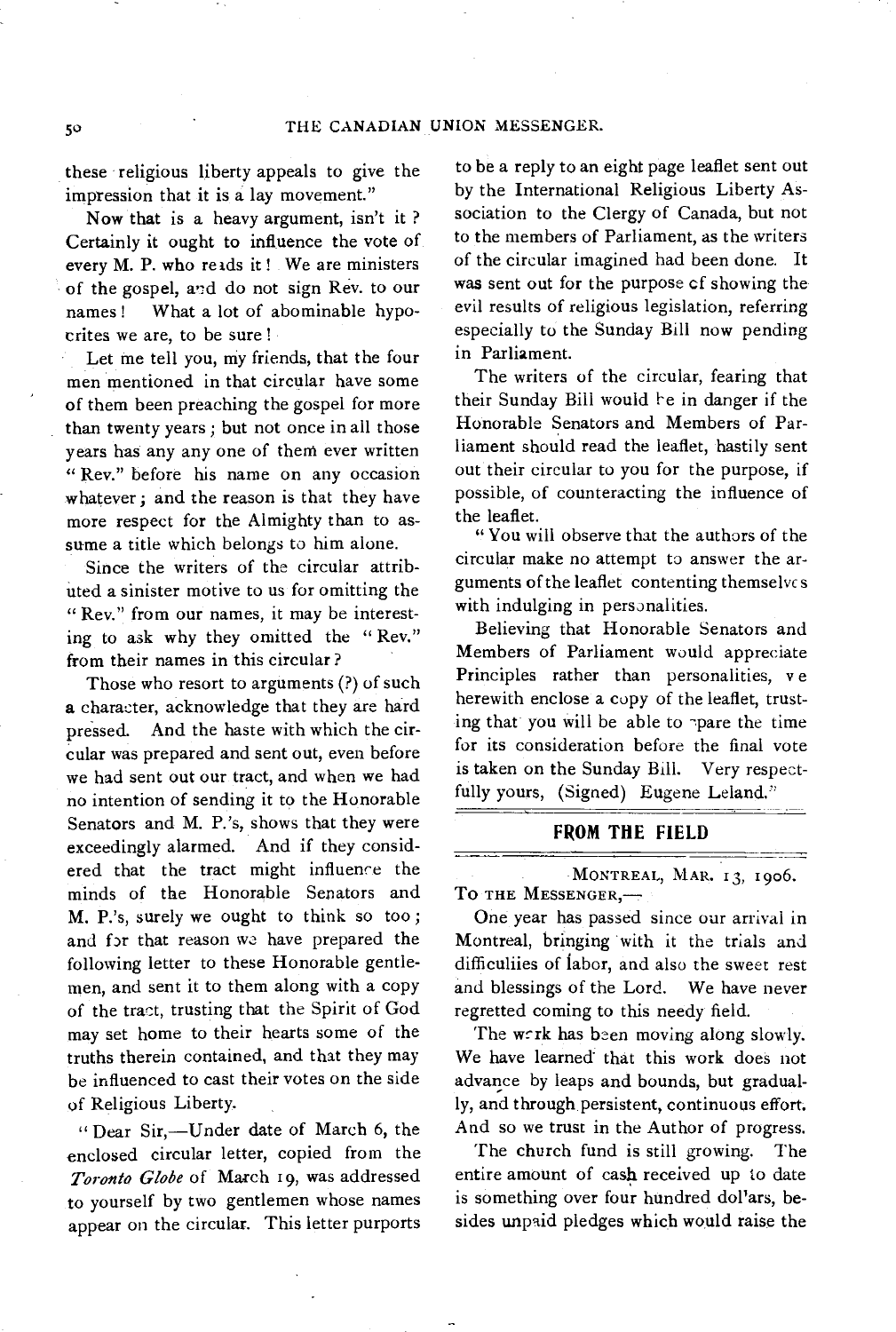amount to over six hundred dollars. This is not sufficient to build, as it would take all that has been contributed so far to purchase a lot. We cannot think of building this year, although the work would be greatly strengthened by an immediate step in this d'rection. We know that the Lord is willing to dwell in a lowly and contrite heart, which is of first importanc<sup>\*</sup>; but he meets with his people in a house of service as well.

In spite of the difficulties the Lord has done wonderful things in behalf of the truth. Several have been added to the little church and about ten have made their choice of truth and forsaken error. Just recently one family of eight, father, mother, three young ladies, and three small ch<sup>1</sup>ldren, decided to keep all the commandments of God and the faith of Jesus. The Lord is good; for he is mighty in b ttle : victory is written upon his vestment . We feel of good courage, and with you wish to push the battle to the gates.

The enemy has been worktng here, as elsewhere, in regard to Sunday law enforcement. The ministers of 'he city have been carrying on a crusade against Sunday desecration from their pulpits. The press is *very slow* to publish anything in opposition to them. I had the privilege of meeting with a few of the most prominent Jews of the city to discuss this question. They decided to send twenty of their best men, a lawyer to take the lead, to Ottawa, to meet the Premier and the Minister of Justice, with whom they had arranged an interview. This deputation represents about thirty thousand Jews the greater part of whom are in Montreal.

May the Lord overrule for the best of his work in regard to this law. Let us pray the Lord of the harvest to hold the four winds of strife and the storm cloud of trouble unthe work is finished and we are ready to meet it. Let us do with our might the work

committed to us, that of giving the third angel's message to the world in this generation. We ask all to remember the work in Montreal when at the Throne of Grace.

Ever your brother and sister,

MR. AND MRS. GEO. H. SKINNER.

## Denison's Mills and Bethel, Que.

I recently visited the little companies in the above named places, and held several meetings with each. The blessing of God attended these efforts, and each company seemed strengthened and encouraged. *We*  believe that if all are faithful in holding up the banner of light, others will soon be added to their numbers.

I also had the pleasure of making a short visit to our Sanitarium at Knowlton. Since my last visit the X-ray outfit and the steamheating plant had been put in, and many other improvements had been made, adding much to the appearance and efficiency of the institution, and making it much more pleasant, comfortabe, and convenient for both patients and attendants, and thus making it possible to obtain a great deal better results from the treatments given.

Now brethren I believe that you all desire to •have our *Sanitarium* in such a condition that the very best can be done for the relief of suffering humanity; and if those who have made pledges, or others who desire to make an offering toward paying for the above mentioned improvements, will kindly send it as soon as convenient to Elder S. A. Farnsworth, Knowlton, Quebec. It will be thankfully received and highly appreciated, as it is much needed.

H. E. RICKARD.

### OTTAWA<br>———<br><sup>1011106</sup> 02 iv

THINGS are moving on in even lines at the Capital, and the law-makers are talking some things up, and talking other things. down.